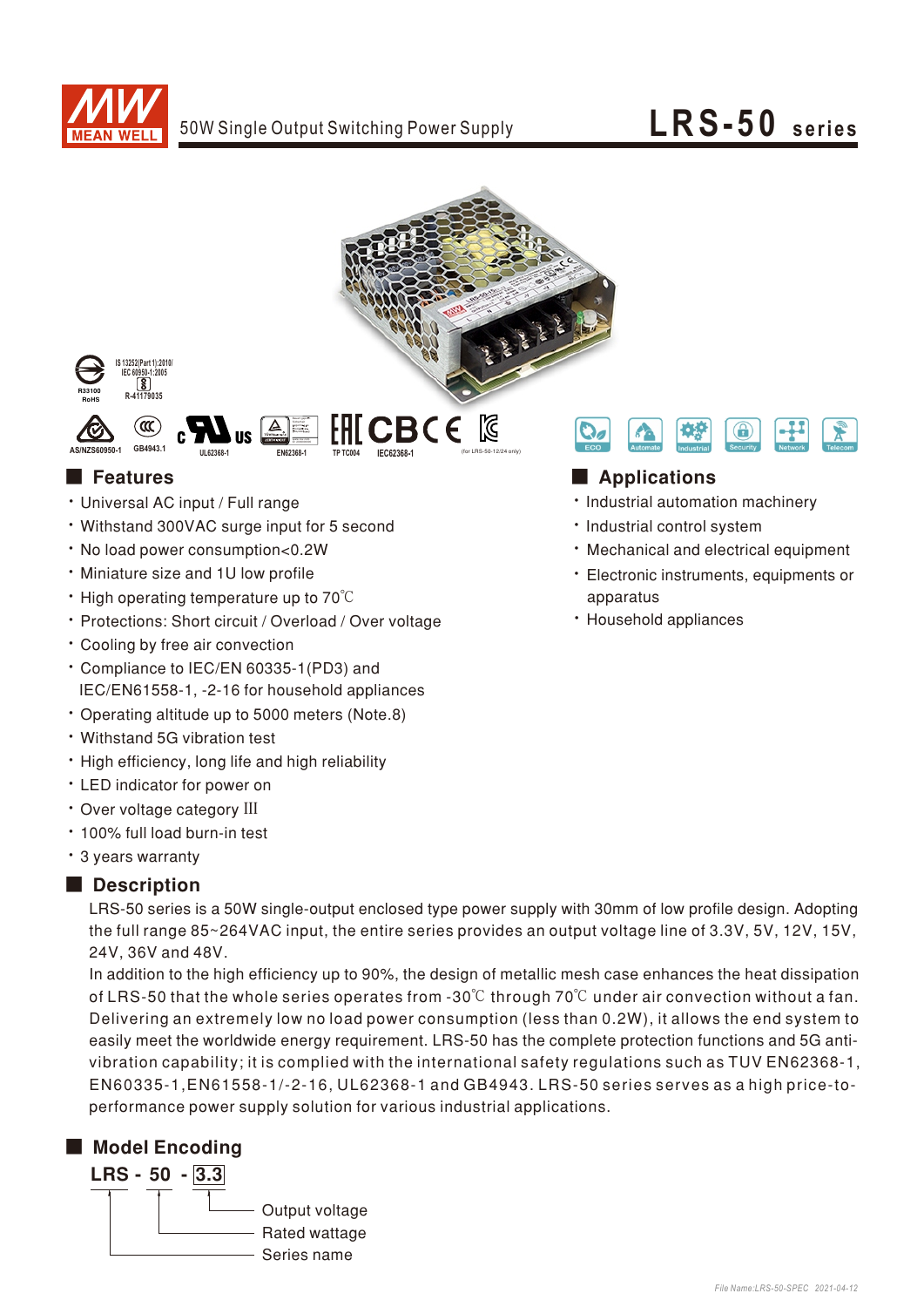

### **SPECIFICATION**

| <b>JELUIFIUAI IUN</b><br><b>MODEL</b>         |                                                                                                                                                                                                                                                                                                                                                                                                                                                                                                                                                                                                                                                                                                                                                                                                                                                                                                                                                                                                                                                                                                                                                                                                                                                                                                                                                                                                                                  | LRS-50-3.3                                                                                                                                                                                                            | <b>LRS-50-5</b> | <b>LRS-50-12</b> | <b>LRS-50-15</b> | <b>LRS-50-24</b>                                            | <b>LRS-50-36</b> | <b>LRS-50-48</b>  |  |
|-----------------------------------------------|----------------------------------------------------------------------------------------------------------------------------------------------------------------------------------------------------------------------------------------------------------------------------------------------------------------------------------------------------------------------------------------------------------------------------------------------------------------------------------------------------------------------------------------------------------------------------------------------------------------------------------------------------------------------------------------------------------------------------------------------------------------------------------------------------------------------------------------------------------------------------------------------------------------------------------------------------------------------------------------------------------------------------------------------------------------------------------------------------------------------------------------------------------------------------------------------------------------------------------------------------------------------------------------------------------------------------------------------------------------------------------------------------------------------------------|-----------------------------------------------------------------------------------------------------------------------------------------------------------------------------------------------------------------------|-----------------|------------------|------------------|-------------------------------------------------------------|------------------|-------------------|--|
|                                               | <b>DC VOLTAGE</b>                                                                                                                                                                                                                                                                                                                                                                                                                                                                                                                                                                                                                                                                                                                                                                                                                                                                                                                                                                                                                                                                                                                                                                                                                                                                                                                                                                                                                | 3.3V                                                                                                                                                                                                                  | 5V              | 12V              | 15V              | <b>24V</b>                                                  | 36 <sub>V</sub>  | 48V               |  |
|                                               | <b>RATED CURRENT</b>                                                                                                                                                                                                                                                                                                                                                                                                                                                                                                                                                                                                                                                                                                                                                                                                                                                                                                                                                                                                                                                                                                                                                                                                                                                                                                                                                                                                             | 10A                                                                                                                                                                                                                   | 10A             | 4.2A             | 3.4A             | 2.2A                                                        | 1.45A            | 1.1A              |  |
|                                               | <b>CURRENT RANGE</b>                                                                                                                                                                                                                                                                                                                                                                                                                                                                                                                                                                                                                                                                                                                                                                                                                                                                                                                                                                                                                                                                                                                                                                                                                                                                                                                                                                                                             | $0 - 10A$                                                                                                                                                                                                             | $0 - 10A$       | $0 - 4.2A$       | $0 - 3.4A$       | $0 - 2.2A$                                                  | $0 - 1.45A$      | $0 - 1.1A$        |  |
|                                               | <b>RATED POWER</b>                                                                                                                                                                                                                                                                                                                                                                                                                                                                                                                                                                                                                                                                                                                                                                                                                                                                                                                                                                                                                                                                                                                                                                                                                                                                                                                                                                                                               | 33W                                                                                                                                                                                                                   | 50W             | 50.4W            | 51W              | 52.8W                                                       | 52.2W            | 52.8W             |  |
| <b>OUTPUT</b>                                 | RIPPLE & NOISE (max.) Note.2 80mVp-p                                                                                                                                                                                                                                                                                                                                                                                                                                                                                                                                                                                                                                                                                                                                                                                                                                                                                                                                                                                                                                                                                                                                                                                                                                                                                                                                                                                             |                                                                                                                                                                                                                       | 80mVp-p         | 120mVp-p         | 120mVp-p         | 150mVp-p                                                    | 200mVp-p         | 200mVp-p          |  |
|                                               | <b>VOLTAGE ADJ. RANGE</b>                                                                                                                                                                                                                                                                                                                                                                                                                                                                                                                                                                                                                                                                                                                                                                                                                                                                                                                                                                                                                                                                                                                                                                                                                                                                                                                                                                                                        | $2.97 - 3.6V$                                                                                                                                                                                                         | $4.5 - 5.5V$    | $10.2 - 13.8V$   | $13.5 - 18V$     | $21.6 - 28.8V$                                              | $32.4 - 39.6V$   | $43.2 - 52.8V$    |  |
|                                               | <code>VOLTAGE</code> <code>TOLERANCE</code> <code>Note.3</code> $\pm$ 3.0%                                                                                                                                                                                                                                                                                                                                                                                                                                                                                                                                                                                                                                                                                                                                                                                                                                                                                                                                                                                                                                                                                                                                                                                                                                                                                                                                                       |                                                                                                                                                                                                                       | ±2.0%           | $±1.0\%$         | ±1.0%            | ±1.0%                                                       | ±1.0%            | ±1.0%             |  |
|                                               | LINE REGULATION Note.4 $\pm$ 0.5%                                                                                                                                                                                                                                                                                                                                                                                                                                                                                                                                                                                                                                                                                                                                                                                                                                                                                                                                                                                                                                                                                                                                                                                                                                                                                                                                                                                                |                                                                                                                                                                                                                       | ±0.5%           | ±0.5%            | $\pm 0.5\%$      | ±0.5%                                                       | ±0.5%            | $\pm 0.5\%$       |  |
|                                               | <b>LOAD REGULATION Note.5 <math>\pm 2.0\%</math></b>                                                                                                                                                                                                                                                                                                                                                                                                                                                                                                                                                                                                                                                                                                                                                                                                                                                                                                                                                                                                                                                                                                                                                                                                                                                                                                                                                                             |                                                                                                                                                                                                                       | ±1.0%           | ±0.5%            | $\pm 0.5\%$      | ±0.5%                                                       | ±0.5%            | ±0.5%             |  |
|                                               | <b>SETUP, RISE TIME</b>                                                                                                                                                                                                                                                                                                                                                                                                                                                                                                                                                                                                                                                                                                                                                                                                                                                                                                                                                                                                                                                                                                                                                                                                                                                                                                                                                                                                          | 1000ms, 30ms/230VAC<br>2000ms, 30ms/115VAC at full load                                                                                                                                                               |                 |                  |                  |                                                             |                  |                   |  |
|                                               | <b>HOLD UP TIME (Typ.)</b>                                                                                                                                                                                                                                                                                                                                                                                                                                                                                                                                                                                                                                                                                                                                                                                                                                                                                                                                                                                                                                                                                                                                                                                                                                                                                                                                                                                                       | 30ms/230VAC<br>12ms/115VAC at full load                                                                                                                                                                               |                 |                  |                  |                                                             |                  |                   |  |
|                                               | <b>VOLTAGE RANGE</b><br>$85 - 264$ VAC<br>$120 - 373$ VDC                                                                                                                                                                                                                                                                                                                                                                                                                                                                                                                                                                                                                                                                                                                                                                                                                                                                                                                                                                                                                                                                                                                                                                                                                                                                                                                                                                        |                                                                                                                                                                                                                       |                 |                  |                  |                                                             |                  |                   |  |
|                                               | <b>FREQUENCY RANGE</b>                                                                                                                                                                                                                                                                                                                                                                                                                                                                                                                                                                                                                                                                                                                                                                                                                                                                                                                                                                                                                                                                                                                                                                                                                                                                                                                                                                                                           | $47 - 63$ Hz                                                                                                                                                                                                          |                 |                  |                  |                                                             |                  |                   |  |
|                                               | <b>EFFICIENCY (Typ.)</b>                                                                                                                                                                                                                                                                                                                                                                                                                                                                                                                                                                                                                                                                                                                                                                                                                                                                                                                                                                                                                                                                                                                                                                                                                                                                                                                                                                                                         | 80%                                                                                                                                                                                                                   | 83%             | 86%              | 88%              | 88%                                                         | 89%              | 90%               |  |
| <b>INPUT</b>                                  | <b>AC CURRENT (Typ.)</b>                                                                                                                                                                                                                                                                                                                                                                                                                                                                                                                                                                                                                                                                                                                                                                                                                                                                                                                                                                                                                                                                                                                                                                                                                                                                                                                                                                                                         | 0.95A/115VAC                                                                                                                                                                                                          | 0.56A/230VAC    |                  |                  |                                                             |                  |                   |  |
|                                               | <b>INRUSH CURRENT (Typ.)</b>                                                                                                                                                                                                                                                                                                                                                                                                                                                                                                                                                                                                                                                                                                                                                                                                                                                                                                                                                                                                                                                                                                                                                                                                                                                                                                                                                                                                     | COLD START 45A/230VAC                                                                                                                                                                                                 |                 |                  |                  |                                                             |                  |                   |  |
|                                               | <b>LEAKAGE CURRENT</b>                                                                                                                                                                                                                                                                                                                                                                                                                                                                                                                                                                                                                                                                                                                                                                                                                                                                                                                                                                                                                                                                                                                                                                                                                                                                                                                                                                                                           | <0.75mA/240VAC                                                                                                                                                                                                        |                 |                  |                  |                                                             |                  |                   |  |
|                                               | <b>OVER LOAD</b>                                                                                                                                                                                                                                                                                                                                                                                                                                                                                                                                                                                                                                                                                                                                                                                                                                                                                                                                                                                                                                                                                                                                                                                                                                                                                                                                                                                                                 | 110 ~ 150% rated output power                                                                                                                                                                                         |                 |                  |                  |                                                             |                  |                   |  |
|                                               |                                                                                                                                                                                                                                                                                                                                                                                                                                                                                                                                                                                                                                                                                                                                                                                                                                                                                                                                                                                                                                                                                                                                                                                                                                                                                                                                                                                                                                  | Protection type : Hiccup mode, recovers automatically after fault condition is removed                                                                                                                                |                 |                  |                  |                                                             |                  |                   |  |
| <b>PROTECTION</b>                             | <b>OVER VOLTAGE</b>                                                                                                                                                                                                                                                                                                                                                                                                                                                                                                                                                                                                                                                                                                                                                                                                                                                                                                                                                                                                                                                                                                                                                                                                                                                                                                                                                                                                              | $3.8 - 4.45V$                                                                                                                                                                                                         | $5.9 - 7.3V$    | $13.8 - 16.2V$   |                  | $18.75 \approx 21.75 \text{V}$ 28.8 $\approx 33.6 \text{V}$ | $41.4 - 48.6V$   | $55.2 \div 64.8V$ |  |
|                                               |                                                                                                                                                                                                                                                                                                                                                                                                                                                                                                                                                                                                                                                                                                                                                                                                                                                                                                                                                                                                                                                                                                                                                                                                                                                                                                                                                                                                                                  | Protection type : Shut down o/p voltage, re-power on to recover                                                                                                                                                       |                 |                  |                  |                                                             |                  |                   |  |
| <b>ENVIRONMENT</b>                            | WORKING TEMP.                                                                                                                                                                                                                                                                                                                                                                                                                                                                                                                                                                                                                                                                                                                                                                                                                                                                                                                                                                                                                                                                                                                                                                                                                                                                                                                                                                                                                    | $-30 \sim +70^{\circ}$ C (Refer to "Derating Curve")                                                                                                                                                                  |                 |                  |                  |                                                             |                  |                   |  |
|                                               | <b>WORKING HUMIDITY</b>                                                                                                                                                                                                                                                                                                                                                                                                                                                                                                                                                                                                                                                                                                                                                                                                                                                                                                                                                                                                                                                                                                                                                                                                                                                                                                                                                                                                          | 20~90% RH non-condensing                                                                                                                                                                                              |                 |                  |                  |                                                             |                  |                   |  |
|                                               | <b>STORAGE TEMP., HUMIDITY</b>                                                                                                                                                                                                                                                                                                                                                                                                                                                                                                                                                                                                                                                                                                                                                                                                                                                                                                                                                                                                                                                                                                                                                                                                                                                                                                                                                                                                   | $-40 \sim +85^{\circ}$ C, 10 ~ 95% RH non-condensing                                                                                                                                                                  |                 |                  |                  |                                                             |                  |                   |  |
|                                               | <b>TEMP. COEFFICIENT</b>                                                                                                                                                                                                                                                                                                                                                                                                                                                                                                                                                                                                                                                                                                                                                                                                                                                                                                                                                                                                                                                                                                                                                                                                                                                                                                                                                                                                         | $\pm$ 0.03%/°C (0 ~ 50°C)                                                                                                                                                                                             |                 |                  |                  |                                                             |                  |                   |  |
|                                               | VIBRATION                                                                                                                                                                                                                                                                                                                                                                                                                                                                                                                                                                                                                                                                                                                                                                                                                                                                                                                                                                                                                                                                                                                                                                                                                                                                                                                                                                                                                        | $10 \sim 500$ Hz, 5G 10min./1cycle, 60min. each along X, Y, Z axes                                                                                                                                                    |                 |                  |                  |                                                             |                  |                   |  |
|                                               | <b>OVER VOLTAGE CATEGORY</b>                                                                                                                                                                                                                                                                                                                                                                                                                                                                                                                                                                                                                                                                                                                                                                                                                                                                                                                                                                                                                                                                                                                                                                                                                                                                                                                                                                                                     | III; Compliance to EN61558, EN50178, EN60664-1, EN62477-1; altitude up to 2000 meters                                                                                                                                 |                 |                  |                  |                                                             |                  |                   |  |
| <b>SAFETY &amp;</b><br><b>EMC</b><br>(Note 9) | <b>SAFETY STANDARDS</b>                                                                                                                                                                                                                                                                                                                                                                                                                                                                                                                                                                                                                                                                                                                                                                                                                                                                                                                                                                                                                                                                                                                                                                                                                                                                                                                                                                                                          | UL62368-1, TUV EN62368-1, EN60335-1, EN61558-1/-2-16, CCC GB4943.1, BSMI CNS14336-1, EAC TP TC 004,<br>AS/NZS 60950.1(by CB), KC K60950-1(for LRS-50-12/24 only), BIS IS13252(Part1): 2010/IEC 60950-1: 2005 approved |                 |                  |                  |                                                             |                  |                   |  |
|                                               | <b>WITHSTAND VOLTAGE</b>                                                                                                                                                                                                                                                                                                                                                                                                                                                                                                                                                                                                                                                                                                                                                                                                                                                                                                                                                                                                                                                                                                                                                                                                                                                                                                                                                                                                         | I/P-O/P:4KVAC I/P-FG:2KVAC O/P-FG:1.25KVAC                                                                                                                                                                            |                 |                  |                  |                                                             |                  |                   |  |
|                                               |                                                                                                                                                                                                                                                                                                                                                                                                                                                                                                                                                                                                                                                                                                                                                                                                                                                                                                                                                                                                                                                                                                                                                                                                                                                                                                                                                                                                                                  | ISOLATION RESISTANCE   I/P-O/P, I/P-FG, O/P-FG:100M Ohms / 500VDC / 25°C/70% RH                                                                                                                                       |                 |                  |                  |                                                             |                  |                   |  |
|                                               | <b>EMC EMISSION</b>                                                                                                                                                                                                                                                                                                                                                                                                                                                                                                                                                                                                                                                                                                                                                                                                                                                                                                                                                                                                                                                                                                                                                                                                                                                                                                                                                                                                              | Compliance to EN55032 (CISPR32) Class B, EN55014, EN61000-3-2,-3, GB/T 9254, BSMI CNS13438, EAC TP TC 020,<br>KC KN32, KN35 (for LRS-50-12/24 only)                                                                   |                 |                  |                  |                                                             |                  |                   |  |
|                                               | <b>EMC IMMUNITY</b>                                                                                                                                                                                                                                                                                                                                                                                                                                                                                                                                                                                                                                                                                                                                                                                                                                                                                                                                                                                                                                                                                                                                                                                                                                                                                                                                                                                                              | Compliance to EN61000-4-2,3,4,5,6,8,11, EN61000-6-2 (EN50082-2), heavy industry level, criteria A, EAC TP TC 020,<br>KC KN32, KN35 (for LRS-50-12/24 only)                                                            |                 |                  |                  |                                                             |                  |                   |  |
|                                               | <b>MTBF</b>                                                                                                                                                                                                                                                                                                                                                                                                                                                                                                                                                                                                                                                                                                                                                                                                                                                                                                                                                                                                                                                                                                                                                                                                                                                                                                                                                                                                                      | MIL-HDBK-217F $(25^{\circ}C)$<br>645K hrs min.                                                                                                                                                                        |                 |                  |                  |                                                             |                  |                   |  |
| <b>OTHERS</b>                                 | <b>DIMENSION</b>                                                                                                                                                                                                                                                                                                                                                                                                                                                                                                                                                                                                                                                                                                                                                                                                                                                                                                                                                                                                                                                                                                                                                                                                                                                                                                                                                                                                                 | 99*82*30mm (L*W*H)                                                                                                                                                                                                    |                 |                  |                  |                                                             |                  |                   |  |
|                                               | <b>PACKING</b>                                                                                                                                                                                                                                                                                                                                                                                                                                                                                                                                                                                                                                                                                                                                                                                                                                                                                                                                                                                                                                                                                                                                                                                                                                                                                                                                                                                                                   | 0.23Kg; 60pcs/14.8Kg/0.88CUFT                                                                                                                                                                                         |                 |                  |                  |                                                             |                  |                   |  |
| <b>NOTE</b>                                   | 1. All parameters NOT specially mentioned are measured at 230VAC input, rated load and 25 <sup>°</sup> C of ambient temperature.<br>2. Ripple & noise are measured at 20MHz of bandwidth by using a 12" twisted pair-wire terminated with a 0.1uf & 47uf parallel capacitor.<br>3. Tolerance : includes set up tolerance, line regulation and load regulation.<br>4. Line regulation is measured from low line to high line at rated load.<br>5. Load regulation is measured from 0% to 100% rated load.<br>6. Length of set up time is measured at cold first start. Turning ON/OFF the power supply very quickly may lead to increase of the set up<br>time.<br>7. 3.3V,5V when the load factor 0~50%, the switching power less is reduced by burst operation, which will cause ripple and ripple noise<br>to go beyond the specifications.<br>8. The ambient temperature derating of $5^{\circ}$ (1000m is needed for operating altitude greater than 2000m(6500ft).<br>9. The power supply is considered a component which will be installed into a final equipment. All the EMC tests are been executed by<br>mounting the unit on a 360mm*360mm metal plate with 1mm of thickness. The final equipment must be re-confirmed that it still meets<br>EMC directives. For guidance on how to perform these EMC tests, please refer to "EMI testing of component power supplies."<br>(as available on http://www.meanwell.com) |                                                                                                                                                                                                                       |                 |                  |                  |                                                             |                  |                   |  |
|                                               |                                                                                                                                                                                                                                                                                                                                                                                                                                                                                                                                                                                                                                                                                                                                                                                                                                                                                                                                                                                                                                                                                                                                                                                                                                                                                                                                                                                                                                  | ※ Product Liability Disclaimer: For detailed information, please refer to https://www.meanwell.com/serviceDisclaimer.aspx                                                                                             |                 |                  |                  |                                                             |                  |                   |  |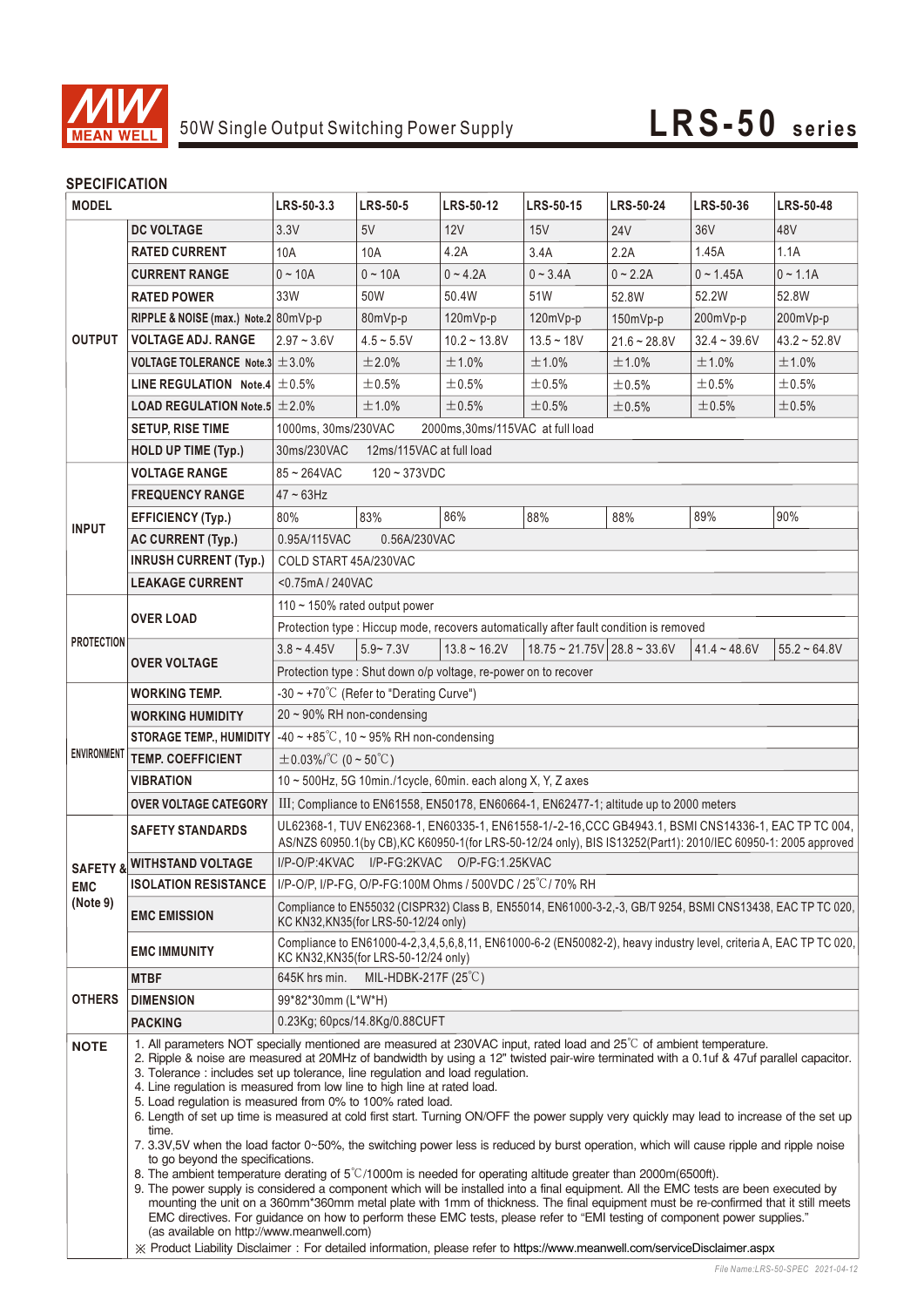

# 50W Single Output Switching Power Supply **LRS-50** series